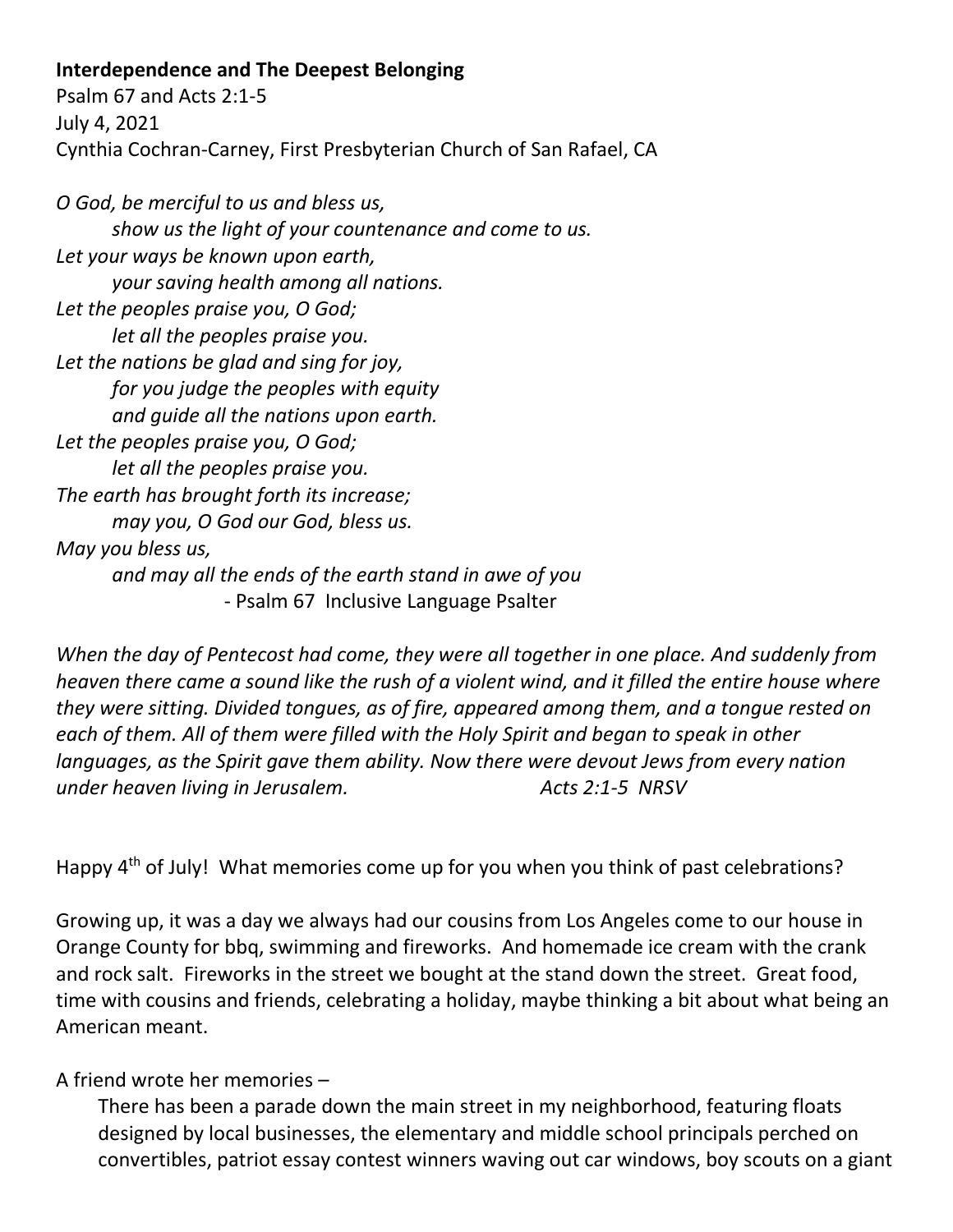structure, bands on flatbeds, and the bright red fire truck at the end, followed immediately by all the neighborhood kids who decked out their bikes with streamers and balloons pedaling furiously and ringing their bicycle bells. The whole parade folds in on itself as the spectators fill the street and flow down the hill into the park. (1)

Not this year here or most places. Maybe some picnics. Not many parades. And certainly no fireworks in our dry drought parched lands.

Today is a day to think about our country and who we are as Americans. Our country is a nation among nations. "Nation" is a rather common word in the Bible. "Nation" appears 127 times. Israel is called "a nation." God promises Abram – "I will make of you a great nation." That will be the people of Israel. Before the people were on a piece of land, they were a nation. "Nations" appears 467 times - 56 of those in the book of Psalms. Many Psalms are praising God of all the nations, including Psalm 67 and 46. One God. One source of divine presence, of guidance and blessing.

It is interesting to consider what it means to belong to a faith tradition where God can be seen as the God of all nations, not just one.

Last year and this year, in stripping us of many of the rituals we're accustomed to for July 4th, we're given the chance to look closer, to reassess the meaning of the traditions we practice, to let that meaning meet us anew.

Of all the ways human being group themselves, I think about what it means that we here have decided to group ourselves this way - as these united states - so we are building something together that takes all of us. We do our part, each of us in this collective, by voting for our leaders, and by speaking out and working for change when our nation's behavior doesn't match our ideals. We do our part by helping our neighbors and investing in our communities, and by reexamining our history and being purposeful about our future. We do our part by welcoming each other, because our diversity is our strength.

In declaring **independence** from Britain, this new country was declaring **Interdependence** with each other. Our founders were daring to risk the idea of a democracy where everyone has a voice, every voice matters, and we all work to uphold the dignity and liberty of one another. The premise is that we need one another, and for better and worse, we are in this with each other. We are Americans - you are, and I am, and so are the people who refuse to be vaccinated because is no virus, and the people who are hoarding power, and the people in overlooked and under-resourced communities, the wealthy and the poor, the sick and the well, the young and the old, strangers nearby and friends far away.

We are Americans together - brand new arrivals and people who can trace their origins back hundreds of years to ancestors brought as prisoners on slave ships, or to immigrants seeking a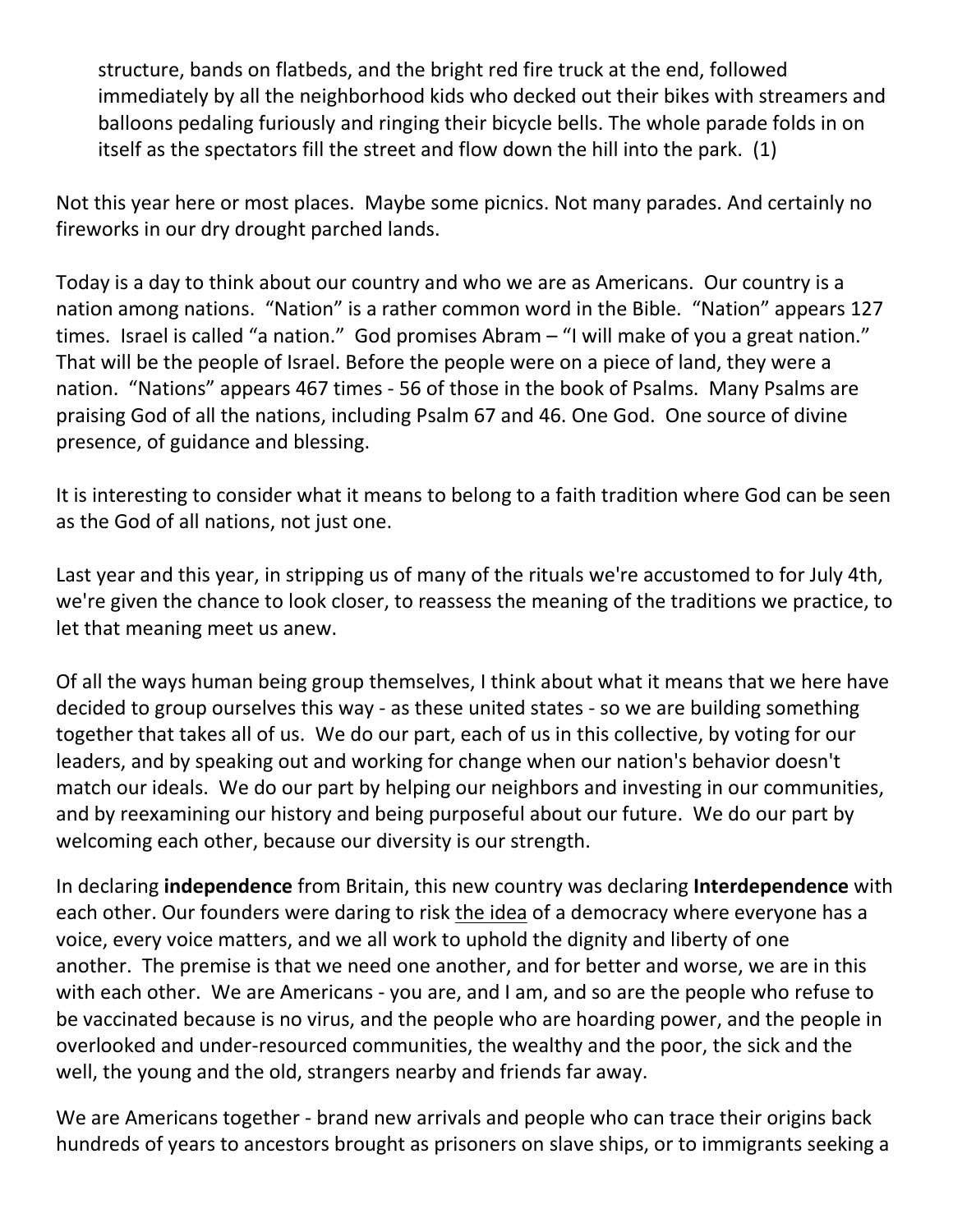new life on pilgrim ships, or to conquerors arriving on explorer ships to stake a foreign monarch's claim, or people whose foremothers and fathers watched all these ships land on the shores of the place they belonged to already. It's messy to be a nation, especially a democracy. It's hard--and it never gets easier. (2)

But our nation has been set up to keep adapting, keep learning, keep changing. The Declaration of Independence states,

*We hold these truths to be self-evident, that all men are created equal, that they are endowed by their Creator with certain unalienable Rights, that among these are Life, Liberty and the pursuit of Happiness.--That to secure these rights, Governments are instituted among Men, deriving their just powers from the consent of the governed, --That whenever any Form of Government becomes destructive of these ends, it is the Right of the People to alter or to abolish it, and to institute new Government, laying its foundation on such principles and organizing its powers in such form, as to them shall seem most likely to effect their Safety and Happiness.* Full Document - [Declaration of the Independence](https://www.archives.gov/founding-docs/declaration-transcript)

## **This is an ongoing project. It's a daily choice. To love our country and to keep working to make it better. I think that is Patriotism.**

I like Dan Rather's quote:

*"It is important not to confuse "patriotism" with "nationalism." As I define it, nationalism is a monologue in which you place your country in a position of moral and cultural supremacy over others. Patriotism, while deeply personal, is a dialogue with your fellow citizens, and a larger world, about not only what you love about your country but also how it can be improved. Unchecked nationalism leads to conflict and war. Unbridled patriotism can lead to the betterment of society. Patriotism is rooted in humility. Nationalism is rooted in arrogance." (3)*

Perhaps this 4th of July, in the vacuum of our many traditions and distractions, we might spend a moment in humble prayer - gratitude for all the good this nation has been and can be, and grief for all the ways our nation has undermined its own goals, and failed to live up to its own ideals.

Then underneath both the gratitude and the grieving, perhaps there is a pause, a chance to remember that in **belonging to God and each other**, fundamentally as human beings, and faithfully as followers of Christ, we can live our identity as Americans from this deeper place.

Did you know that the Declaration of Independence ends with these words? "...with a firm reliance on the protection of divine Providence, we mutually pledge to each other our Lives, our Fortunes and our sacred Honor." (Aka, **we belong to God and we belong to each other).**

The early followers of Jesus came from all over the known world at the time to live into a new way of being. One of the most interesting stories in the Bible is the one from Acts 2. People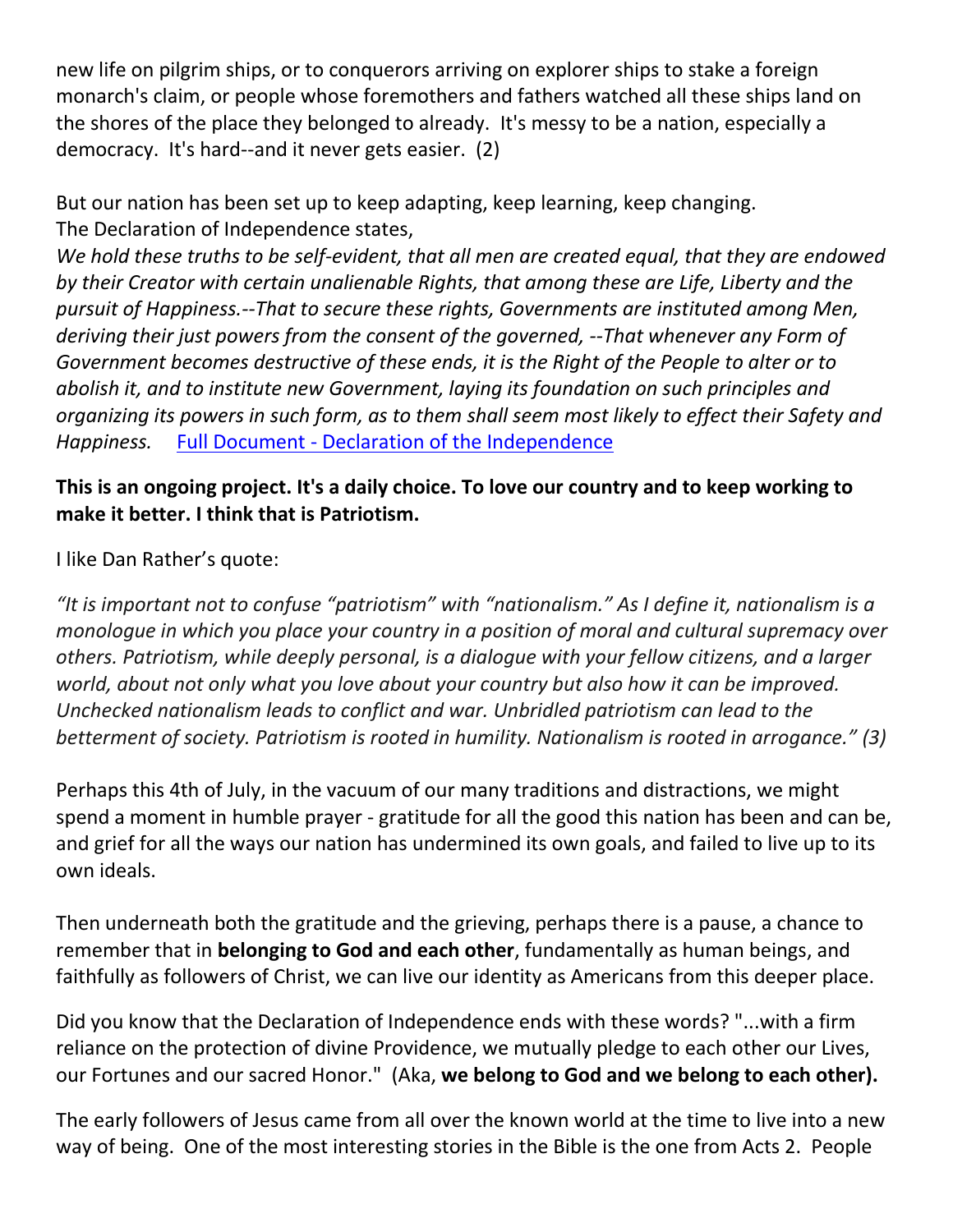from every nation had come to Jerusalem for celebration of Pentecost celebration. And something wild happened – understood each other in variety of languages. Spirit unified them. So this movement of the early followers and disciples was not going to be from one nation or one group or one tribe. **They belonged to God and one another** as they sought to live out agape love and shalom rooted in Divine Love.

Maybe calling July 4<sup>th</sup> Independence Day is not helpful or accurate. As a white person, I want to learn more about how this day is not the same for Native Americans or African Americans as it has been for me. I learned this week that Native Americans were prevented from holding their cultural ceremonies for decades. However, many tribes started defying that order and holding annual pow-wows and homecoming ceremonies around July 4<sup>th</sup>. (4)

In 1852, Frederick Douglass called America out on its hypocrisy in his speech, "What, to the slave, is the Fourth of July?" In it, Douglass stated that a country in the throes of slavery has to close its gap between the ideals of the United States and its evil deeds toward people of color. His words still resonate today. President Biden signed into law Juneteenth as a federal holiday, Many African Americans celebrate that historical day more than July  $4<sup>th</sup>$ . (5)

What might we do as we confront this history we may not have known or chosen to ignore? How might we open our hearts to God in humility? How might our interdependence shape our spirituality? How might our deeper belonging guide us as followers of the ways of Jesus who belong to this church, this community of faith and are citizens of this nation among nations?

Close with excerpts from a prayer by Kara Root "We Belong" (6)

We belong first and foremost to you, Lord God of heaven and earth, eternity and the moment, ever and always.

Then we belong to the whole of creation; the living, the dead,… the ongoing cycle of earth and life with its glorious array of ever-expanding participants: mountains and trees and oceans and valleys, gazelles and robins and rivers and earthworms, all.

Next we belong to the human family, all humanity in every corner of the vast globe,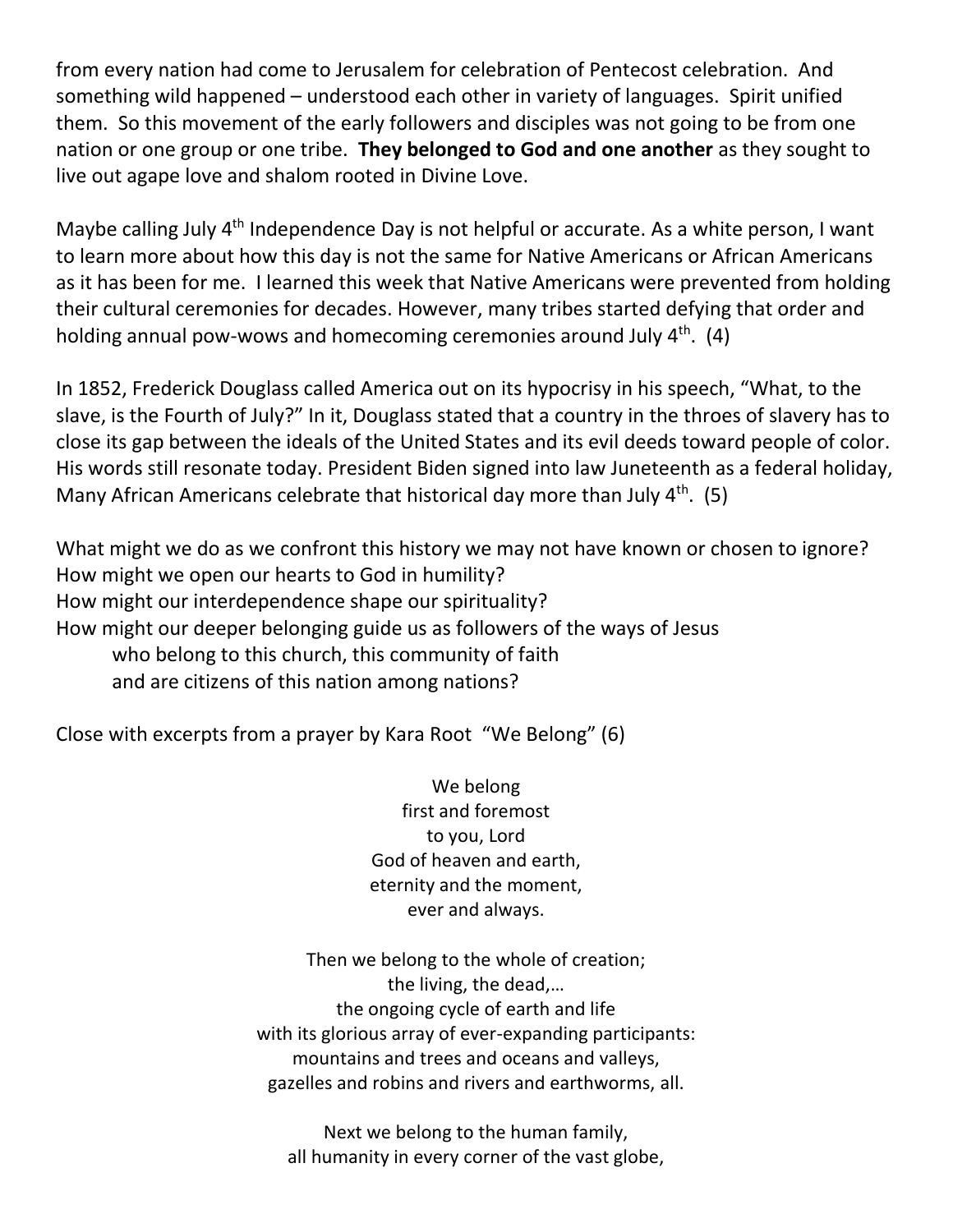all languages, creeds, cultures, skin tones, religions, beliefs, experiences,

hopes, celebrations, losses, goals,

vocations, technologies and connections,

in grief and wonder and anger and happiness and confusion and sadness and joy….

After this we are grouped some arbitrarily and some by choice into land masses and geographic regions. We develop identifying accents, clothing preferences and regional taste buds…

We call our places of belonging towns, counties, villages and cities, tribes, nations, countries, continents and coalitions; these countless designations simply mean that we live nearby and agree to certain codes of living with one another that, in one way or another, uphold our greater belonging to the whole human family, the living and the dead of all creation, and the Lord of all.

Next we have the smaller groups in which we learn and the people there who teach us, the neighbors, musicians, coaches and collaborators, the members of our faith, our teams, our clans. We have hobbies we cultivate with people who practice them alongside us, passions we pursue and those whom they impact, jobs we end up in and those who end up there too, whose lives intertwine with our own.

And then there are those specific people from whom we come, the ones whose being and belonging shape our own being and belonging most directly, I mean, of course, our ancestors and grandparents, aunts and uncles, cousins and kin, parents and siblings. We may have the partner with whom we share our life, and the children whom we shape and watch become, and the pets we assemble into our homes, and the gardens we tend, and the friendships we cultivate, …

So on this day that celebrates our nation, we give thanks for all the belongings that hold us, …